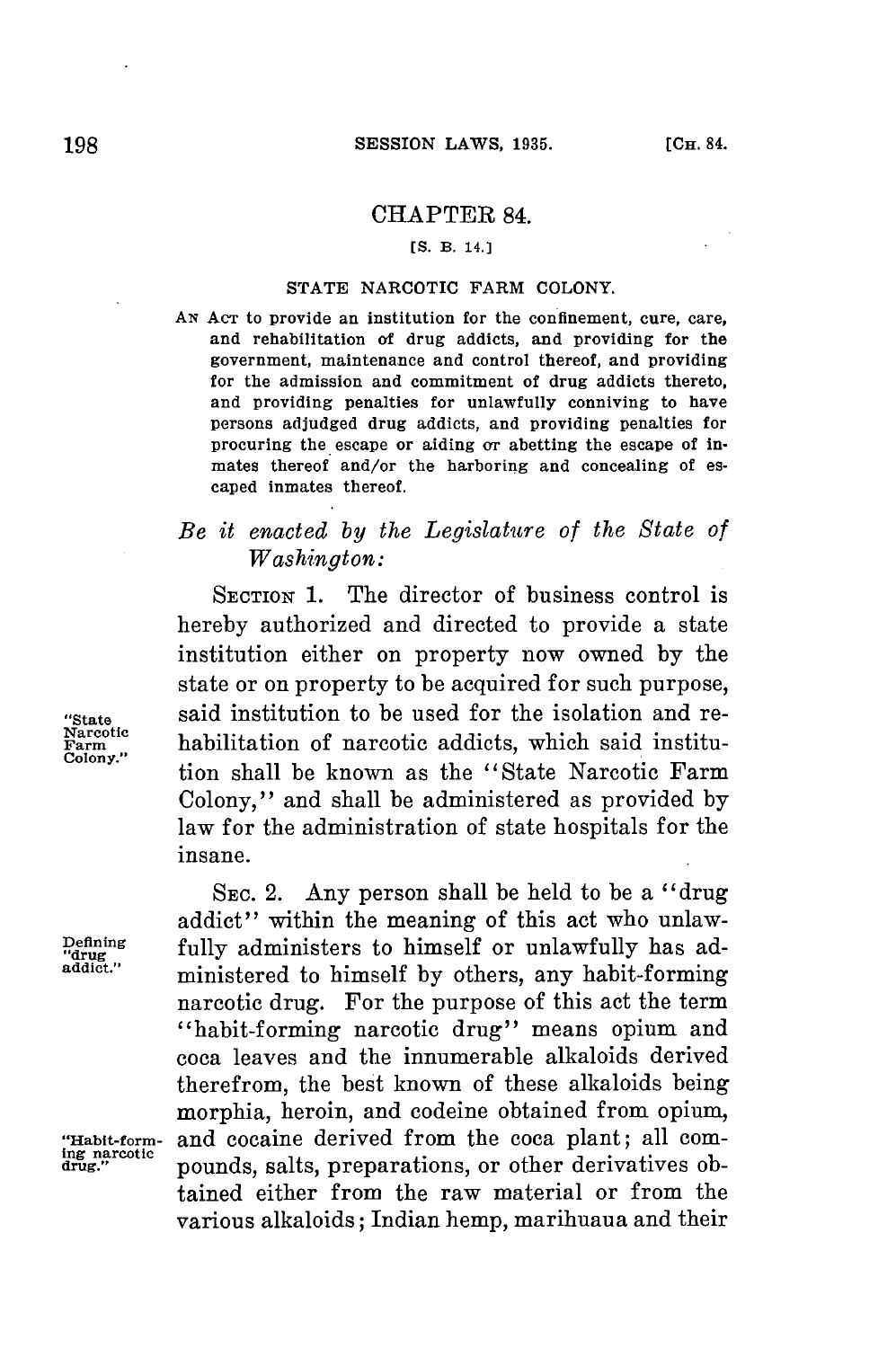various derivatives, compounds and preparations and peyote in its various forms.

SEc. **3.** Whenever it appears **by** affidavit to the satisfaction of the prosecuting attorney of a county that any person within such county is a drug addict within the meaning of this act, the said prose- **Arrest of addict.** cuting attorney shall forthwith file in superior court a complaint in writing, duly verified, alleging such fact and the clerk of said court shall issue and deliver to the sheriff or other peace officer for service a warrant directing that such person be arrested and taken before a judge of the superior court for hearing and examination. Such officer shall thereupon arrest and detain such person until a hearing and examination can be had. At the time of the arrest of such person a copy of said complaint and a copy of the warrant of arrest must be made **by** the arresting officer personally delivered to said person. The court shall hear and determine said matter on said complaint and the proceedings before the court shall be substantially similar to the complaint, arrest and proceedings had wherein charges of insanity are filed against a person and heard in the superior court under existing law. At such hearing the person so accused shall have the right to be represented by counsel and to produce witnesses in his own be- **Right to**<br>helf at public expanse. Said begring aboll be in defend. half at public expense. Said hearing shall be in open court and a record thereof shall be kept **by** the clerk of said court. The person so accused shall have the right to trial **by** jury in the event that he shall demand the same. After a hearing and examination if the court shall determine that such person is a drug addict, or, if a jury has been demanded, the jury shall so determine, the court shall make an order **confinement** in colony that such person be confined in said state narcotic **for cure.** farm colony for an indeterminate period, said period to be until such time as in the opinion of the superintendent of said institution the said drug addict shall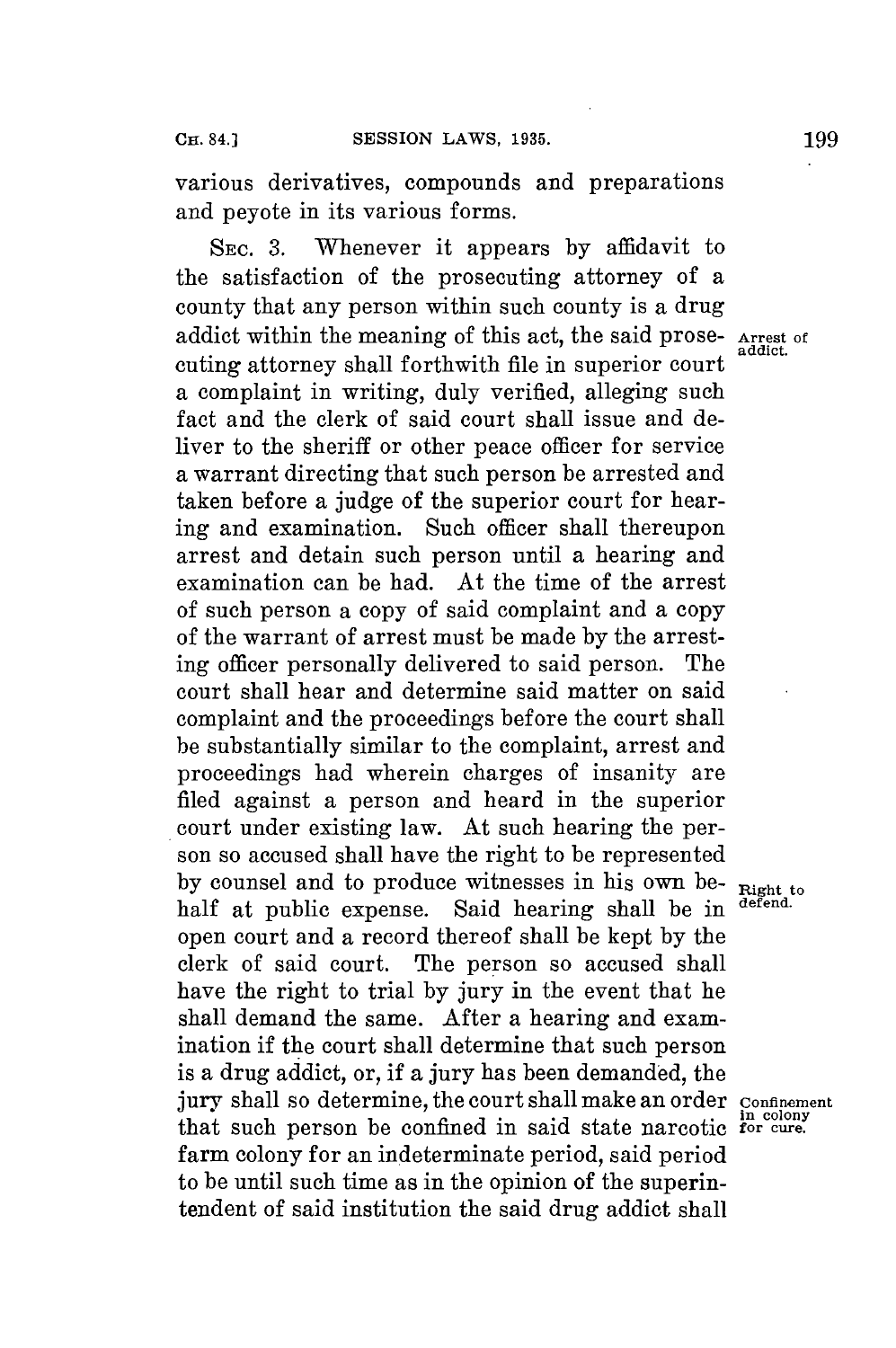have recovered from his addiction or in the opinion of the superintendent of said institution there is no probability of such person ever recovering therefrom. Pending such trial or hearing and before the entry of judgment thereon, the court shall make such disposition of such alleged drug addict as may to the court seem fit and proper in the premises.

**SEC.** 4. At such hearing such person charged with drug addiction and such other witnesses as the court may deem necessary and material, shall be examined under oath **for** the purpose of determining the financial ability of such person charged with drug addiction, his estate or relatives, to pay the cost and expense of the care, maintenance, board, **Financial** lodging and clothing of such person charged with drug addiction in the state narcotic farm colony in the event he shall be committed thereto. Findings of fact shall be made **by** the court relative to the financial ability to pay such costs as above set forth in all cases of commitment and a judgment entered therein against the proper party or estate so found responsible. **.** Every drug addict, his estate or relatives, as above set forth, found to have the financial ability to pay the expenses above enumerated shall pay there-Amount for the sum of \$4.50 per week during the time such to pay. **opay.** drug addict is committed to such state narcotic farm colony, and in addition thereto shall pay the cost of transportation of such drug addict and all court costs. Said charge of \$4.50 per week shall be made to apply in all cases **for** the entire time such drug addict is confined at such institution. Remittances therefor shall be made to the director of business control in advance on or before the first day of each calendar month during the time such drug addict remains committed. If the court finds that such drug addict, or his estate or relatives have not the financial ability to pay such sum for such purposes, the charges and costs above referred to shall be borne

investiga-<br>tion.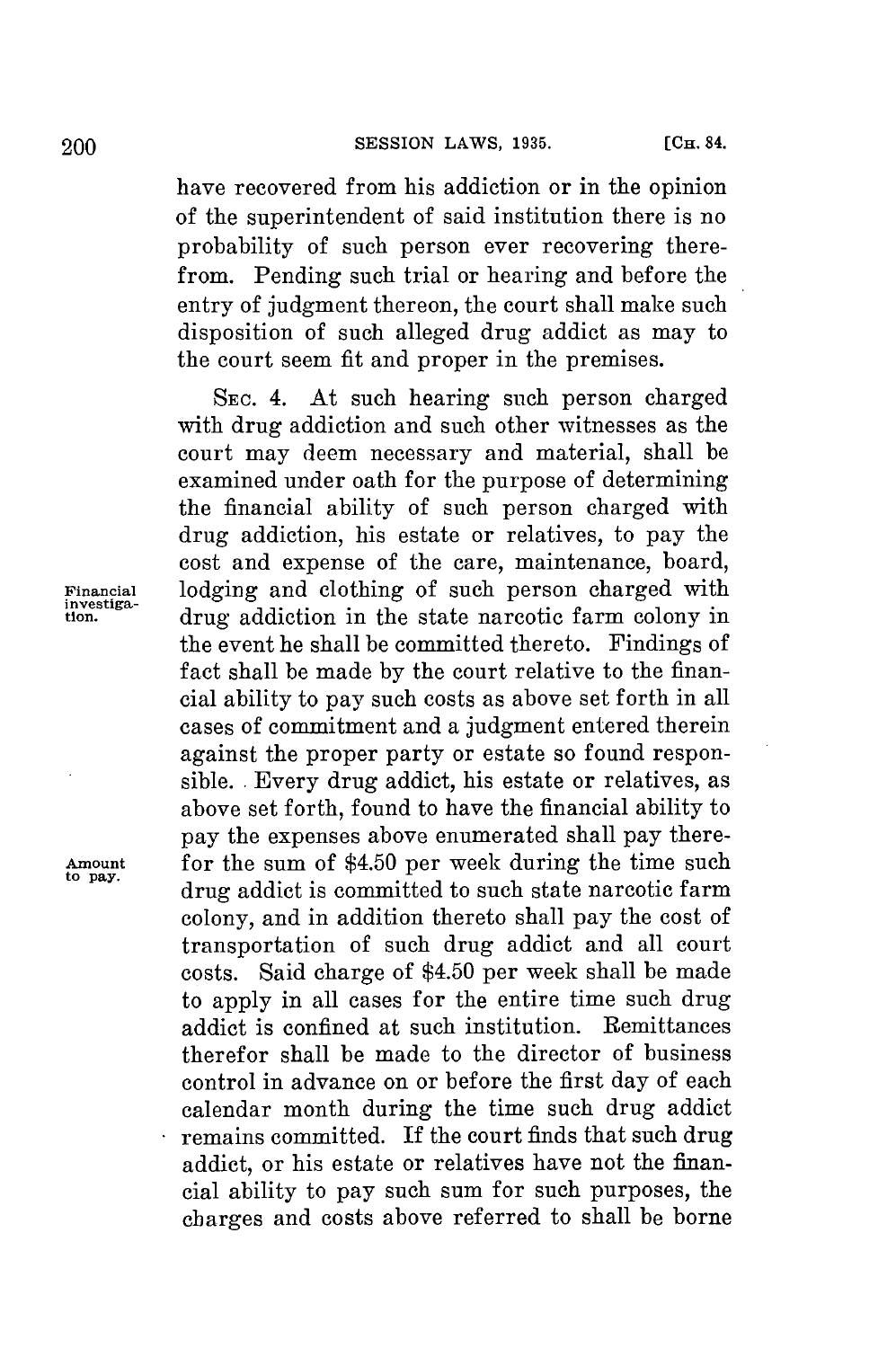**by** the State of Washington. Relatives shall be liable **Relatives** for the cost and expense of the care and maintenance of such addicts in the following order: first, husband or wife; second, parents; third, children.

SEC. **5.** Any person committed to such institution under the provisions of this act may **be** paroled or discharged at any time after admission thereto  $_{\text{May }b}$ by the superintendent of such institution when in **assets** for the opinion of the superintendent of said institution such person is cured of such drug addiction, which parole or discharge shall be certified **by** the superintendent of such institution to the clerk of the court from which said person so discharged or paroled has been committed to said institution. In the event that a drug addict shall be paroled from said institution and not financially discharged the superintendent shall have the right to require as a condition of said parole reports from time to time from such drug addict and may require reports of physical **Physical ex**examination thereof to be made at the expense of such drug addict **by** a reputable physician and surgeon licensed to practice his profession at the place where such examination is made, and such other, further and different reasonable requirements of such paroled patient as may in the opinion of the superintendent be necessary and proper, and in the event of a breach of said parole and the require- **Breach of** ments there is a said parole. ments thereof said patient may, at the option of the superintendent thereof, be returned to said institution **for** further treatment.

SEC. **6.** The superintendent of such state narcotic farm colony may accept as patients any persons voluntarily applying for treatment for drug addiction thereto: *Provided, however,* That before such voluntary patient shall be admitted or retained **Voluntary** in said institution he shall pay in advance such sum or sums for his care, maintenance, board and lodging as shall be determined **by** the superintendent of

**patients.**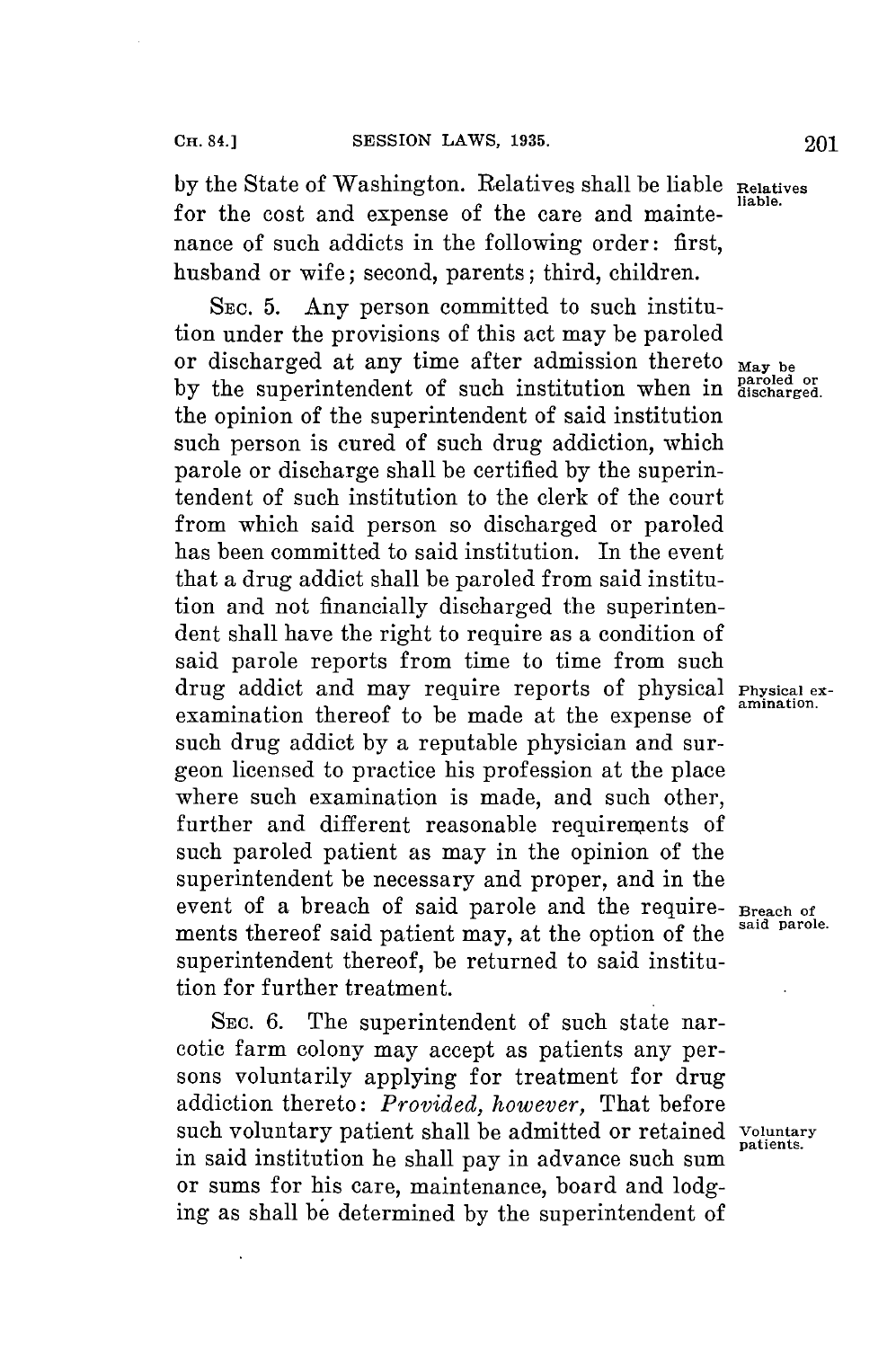the said institution not exceeding however, the actual average cost thereof, and shall sign a statement to the effect that he or she is suffering from drug addiction and desires treatment in the same manner and subject to the same rules and restrictions as if committed **by** a court and that they submit voluntarily to such treatment and to the discipline of such institution and shall remain therein for such time as the superintendent may deem necessary to either effect a cure or determine there is no reasonable probability of a cure being effected: *Provided, however,* That no person shall be admitted to such institution State resi-<br>dent two this state for a period of two years next preceding **dentstwo** this state **for** a period of two years next preceding **years** application for admission.

SEc. **7.** Witnesses at hearings for the commitment of drug addicts shall be entitled to receive the usual fees allowed **by** law in the trial of criminal cases and in the event of a drug addict being committed to said institution as provided herein, they **Witness** shall be transported to said institution and the expenses thereof shall be paid in the same manner as existing law provides for the care and transportation of insane persons to state hospitals for the insane.

> **SEC. 8.** Pending the building of such institution and the furnishing and equipment of the same for the reception, care and treatment of persons committed under this act, the director of business control shall care for persons committed under this act in existing state institutions in such manner as may to the director of business control seem expedient.

**SEC. 9.** Any person not authorized **by** law who brings into the said institution, or within the Felony. **grounds thereof, any narcotic drug, or any intoxi**cating liquor, or any firearms, weapons, or explosives of any kind, shall be guilty of a felony.

**Prior to**<br>building an<br>institution.